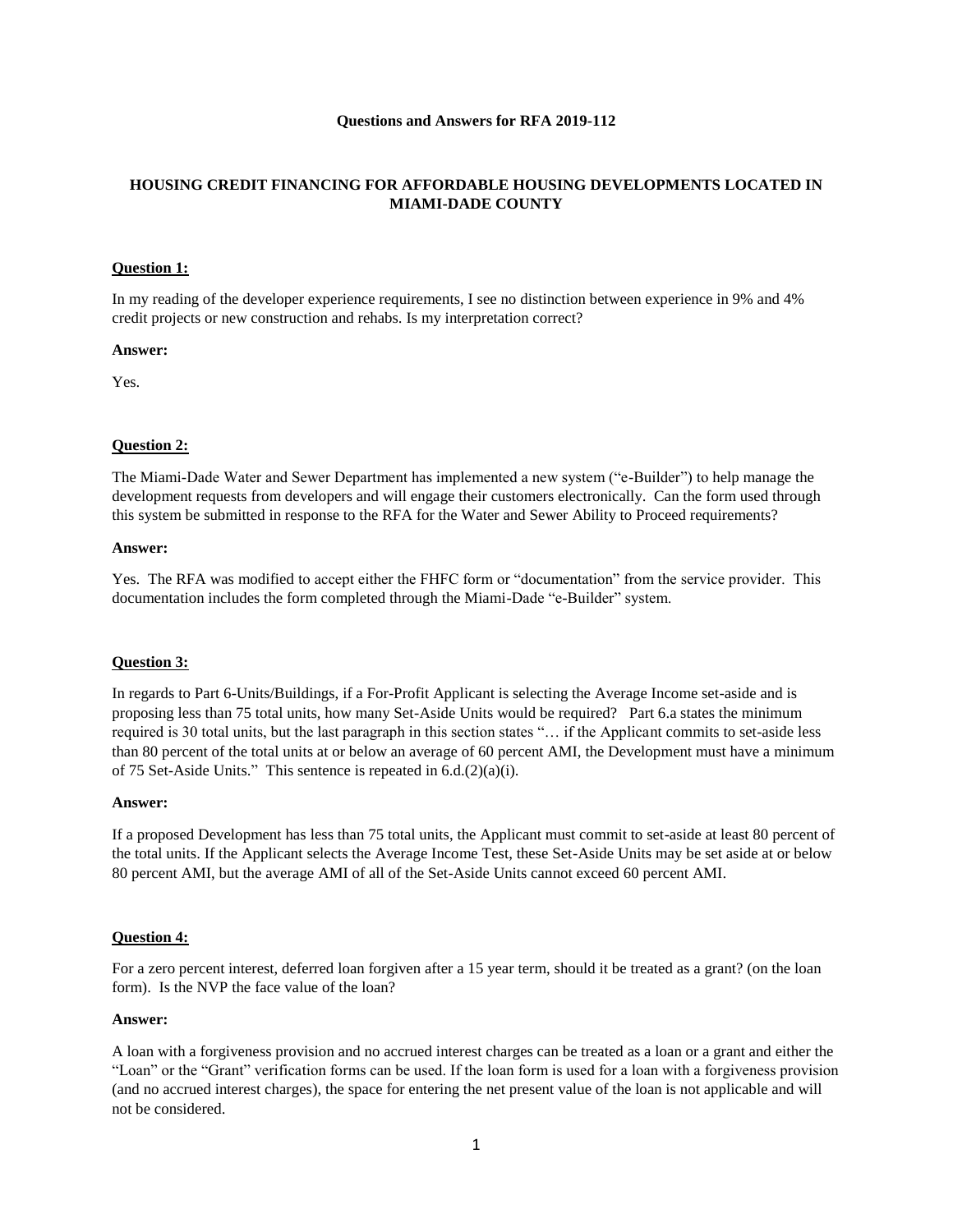## **Question 5:**

The rule notes that after the Applicant has been invited to enter credit underwriting and subject to written request of an Applicant to Corporation staff and approval of the Corporation, the site for the Development may be increased or decreased provided the Development Location Point is on the site and, if applicable, the total proximity points awarded during scoring are not reduced.

Would FHFC apply this to the following example: At Application, a Development consisted of three non-contiguous sites and applied as a Scattered Site Development. After the Applicant had been invited to enter credit underwriting, the Development site was decreased to two non-contiguous sites. There was no change to the Development Location Point for the site with the most units, the total number of units, or the Applicant's ability to provide those units on the two (vs. three) sites.

#### **Answer:**

Yes.

## **Question 6:**

The RFA notes in several sections that, if the proposed Development consists of Scattered Sites, some information must be provided for each or all of the Scattered Sites. While it is clear that FHFC requires the address, longitude and latitude coordinates for each individual Scattered Site, it is not clear whether or not FHFC requires other information/documentation requested in the RFA to be provided for each individual Scattered Site or the Scattered Sites Development as a whole.

With regard to Site Control and Ability to Proceed, would FHFC accept one site control document (for site control) and one verification form and/or eligible documentation (for ability to proceed) for the Scattered Sites Development as a whole if the site control and ability to proceed documentation references all the Scattered Sites as being included?

### **Answer:**

Yes.

### **Question 7:**

In reviewing the requirements of the RFA, it appeared that a proposed development/development entity would not be eligible to receive funding if they had any past due financial obligations to Florida Housing Finance Corporation. There was then a link to the past due report. This report was long and included not only past due amounts, but a section on foreclosures, and insurance deficiencies. Is it only the past due portion of this report that applies or is any listing on this report a disqualifier? The report was date August 2019, is it possible for an applicant to come into compliance at any time before or after the selection? Or must they come into compliance before the RFA deadline?

### **Answer:**

Pursuant to Section Five A.1. of the RFA, an Application will be deemed ineligible for funding if, as of close of business the day before the Committee meets to make a recommendation to the Board, thee remains any financial obligations for which an Applicant or Developer or Principal, Affiliate or Financial Beneficiary of the Applicant or Developer is in arrears to the Corporation or any agent or assignee of the Corporation as reflected on the most recently published Past Due Report. Only the Past Due portion of the Past Due Report will be reviewed.